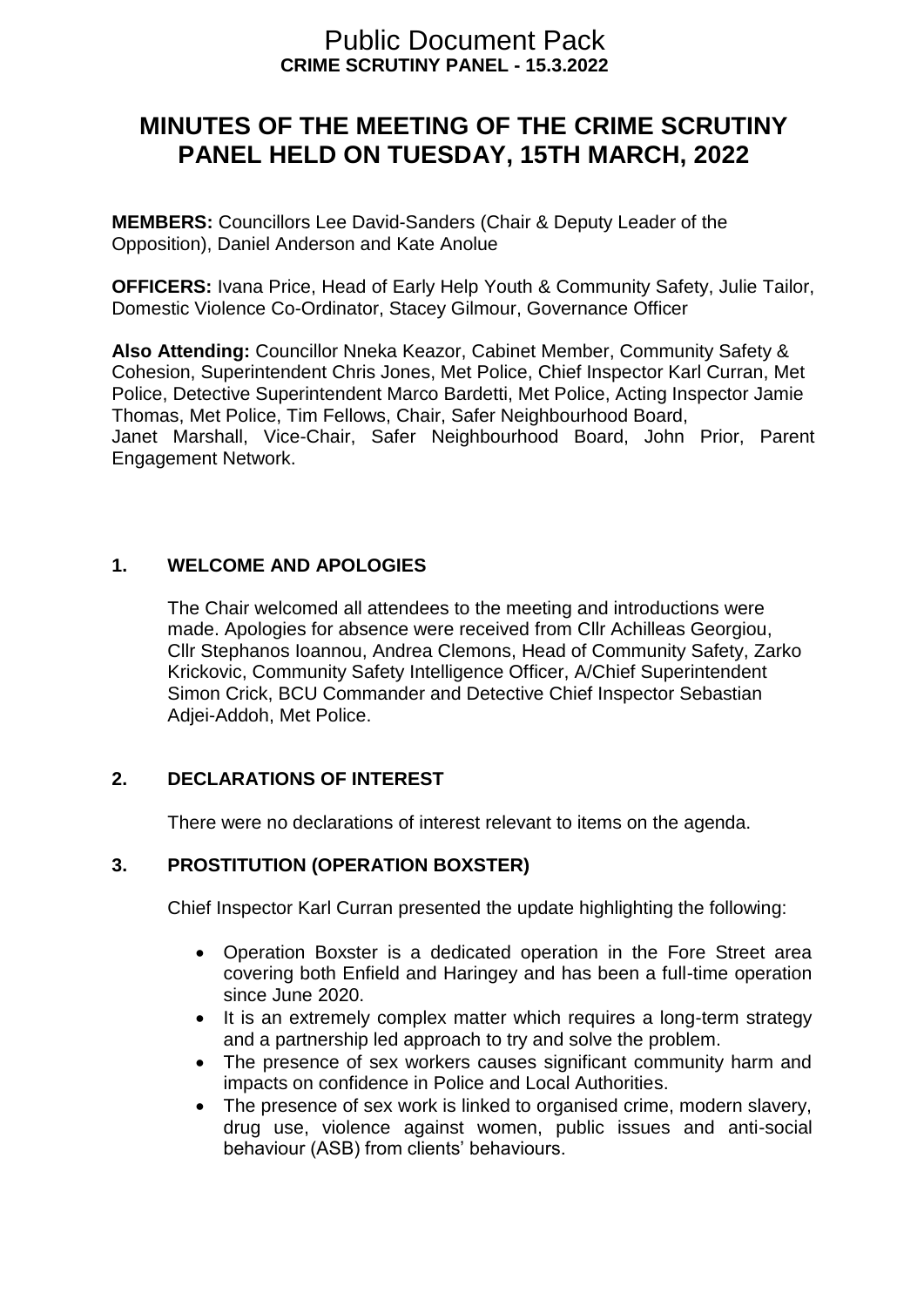- The presentation covered: background and history, changes in policing sew workers, operation objectives, targeting the demand, understanding the reason behind sex work, targeting the right people, working with partners and the blended approach.
- The reduction of sex workers can not be achieved by enforcement against sex workers by itself. Time and time again it has shown that arrest operations do not get to the root cause of prostitution and any reductions are temporary.
- Discussions on new working practices with all partners who provide outreach and diversion has taken place. This has led to a blended approach of enforcement and outreach work to encourage sex workers into diversion away from sex work.
- In addition to the work targeting the problem if street sex workers the unit is also a continuous presence in a high crime area of Enfield. In the last eight months the team has arrested 115 individuals for offences including indecent assault on children, controlling a sex worker, possession of offensive weapons, possession with intent to supply Class A drugs and burglary.
- Operation Boxster has the highest arrest stop and search figures for a proactive unit on North Area. In addition to the above work the unit has been recognised as an example of good practice across the Metropolitan Police Service (MPS).

Questions, queries and comments made:

- 1. In response to a query on the data, which seemed to show the same cohort engaging with sex workers of the same nationality members were advised that this observation of demographic profiles is recognised. The use of sex workers is very much linked to other criminality and organised crime and these areas are where the targeted work is taking place.
- 2. With regards to engagement with partners/agencies and how effective this work has been, it was explained that the key is to understand the reasons behind sex work as each sex worker has a complex history and specialised needs. This then enables targeted intervention by several different outreach organisations which are fully funded by recognised agencies and charitable organisations. By mutual support and sharing of information between all partners the aim is to reduce the number of sex workers and have consistent and sustainable working practices which can be scrutinised and be compliant with national standards.
- 3. What is the feeling on the likelihood of making a serious dent in this long-standing problem? Chief Inspector Curran said there is a need to be sensible and recognise that the problem is never going to completely disappear. However, there has already been a reduction in the visibility of sex workers and others are coming forward saying that they are now ready to seek support. He went on to say that there is still a need to get better at finding out what works, and the strategy will be embodied into daily policing. There was also likely to be some recommendations coming the Council's way, for example; cutting back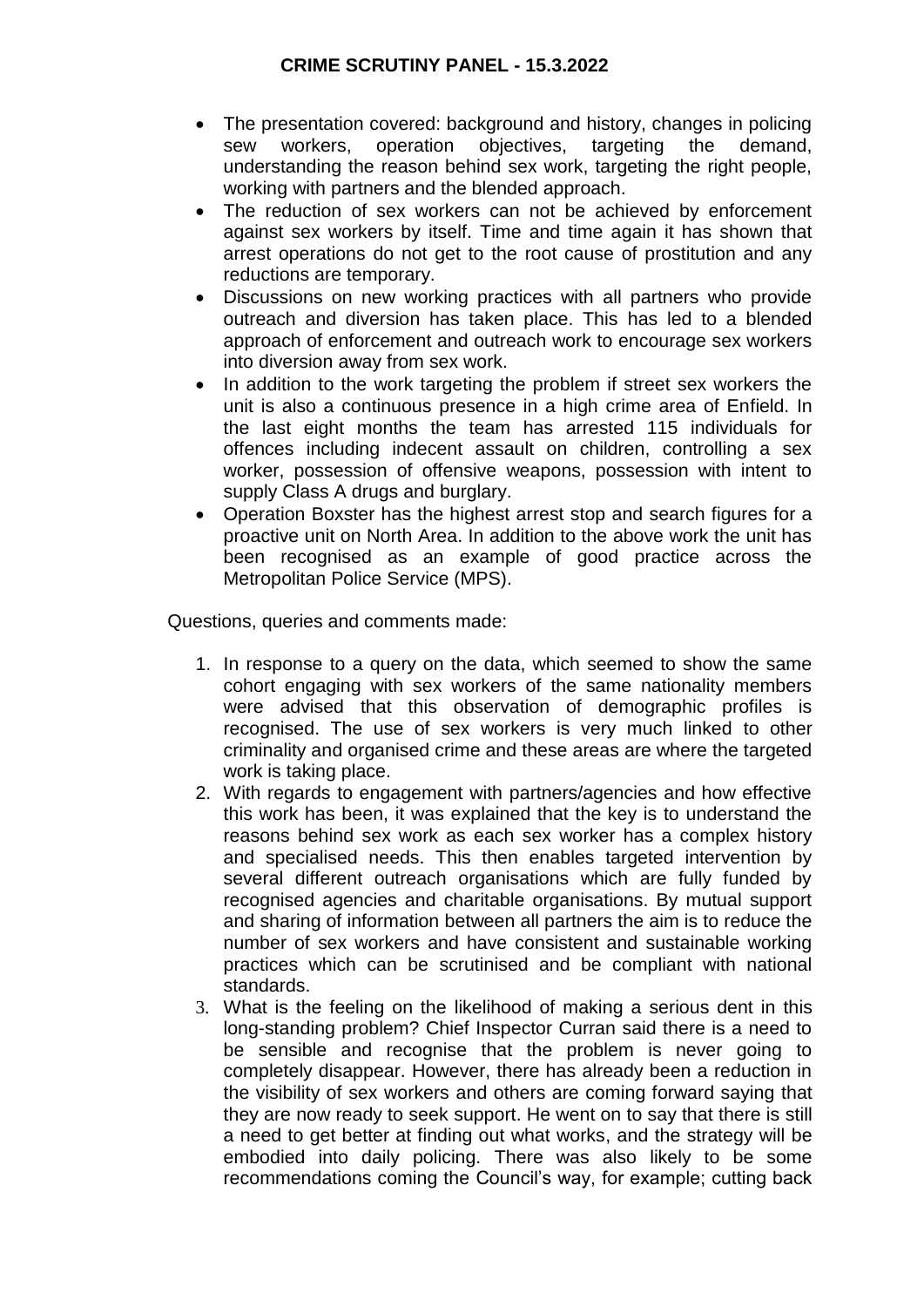of bushes, increase in lighting and alley-gating as these sorts of issues often impacted on the ability to effectively hide in plain sight.

- 4. Cllr Anolue thanked the Police for their ongoing work and said that Operation Boxster was proving to be extremely effective as there had been a significant improvement and as the Ward Councillor in this area, she had received much fewer complaints from residents regarding this issue.
- 5. Superintendent Jones said that Operation Boxster will 'follow the problem' if it moves areas as the long-term strategy is to solve the issue rather than just move it from area to area.
- 6. The Chair said he had been keen to track the process of Operation Boxster and was therefore pleased to see the good work taking place and the positive outcomes and it would now be interesting to see how it continues to evolve.
- 7. Superintendent Jones said that criminals continually change their tactics therefore it is very much a cat and mouse game. However following investment in Officers there is now a very highly trained team in place therefore moving forward the vision is to radically reduce the number of sex workers operating on the streets of Enfield, mitigate the risks associated with sex work and increase the sense of safety with the local community and local residents. The robust zero tolerance approach will continue.

The Chair thanked Superintendent Chris Jones and Chief Inspector Karl Curran for their presentation and overview on this long-standing issue and the wider impact of this work and was pleased to hear the focus moving forward.

# **4. E SCOOTERS**

Acting Inspector Jamie Thomas presented the update highlighting the following:

- The term "powered transporters" cover a variety of novel personal transport devices which are mechanically propelled (propelled by a motor) as well as, or instead of, being manually propelled.
- It includes E-scooters, Segways, hoverboards go-peds, powered unicycles and u-wheels.
- The definition of "motor vehicle" as set out in the Road Traffic Act 1988 is "any mechanically propelled vehicle intended or adapted for use on roads". There is case law confirming that powered transporters fall within this definition.
- As a mechanically propelled vehicle users must comply with various Road Traffic Legislation.
- Information was provided on crimes involving E-scooters. Between July 1<sup>st</sup> 2020 and April 30<sup>th</sup> 2021, there were 574 offences such as robberies or assaults carried out by people who were riding e-scooters at the time.
- It is currently illegal to use privately owned E-scooters on public roads, pavements or cycle lanes and anyone caught breaking the law can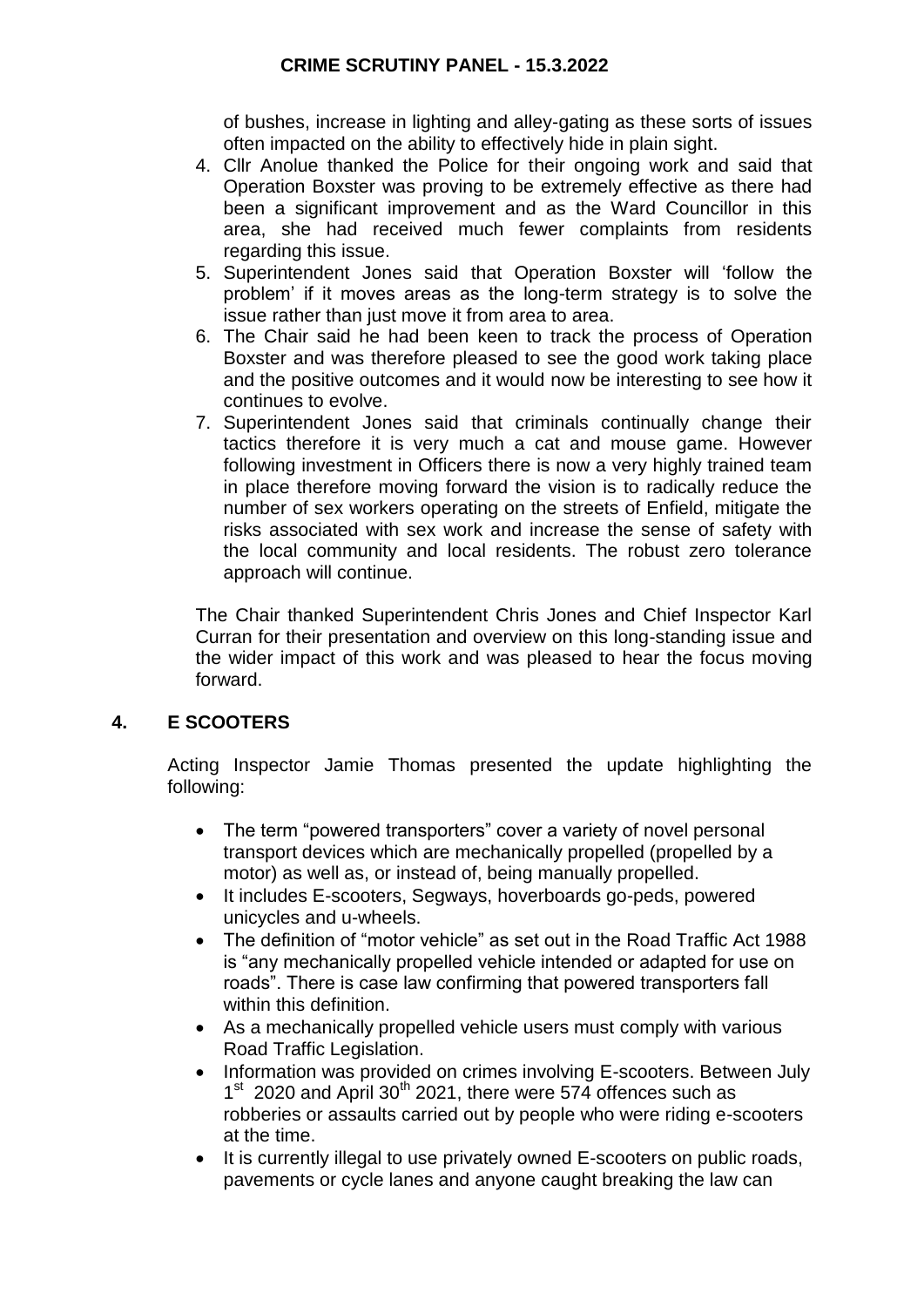expect a £300 fine or six points on their driving licence, immaterial of age.

- However, the Government is considering whether the law should be changed. As part of this consideration, the Department for Transport introduced legislation in July 2020 to enable rental E-scooter trials to take place on public roads and cycle lanes across the UK. The trial period has now been extended to November 2022 and the Government is therefore awaiting the outcome of these trials before making a decision on whether to change the law.
- E-scooter crashes shot up almost 2,800% in London in the first half of 2021 compared to the entirety of 2018, new figures show. There were 258 collisions in the capital in the first six months of last year, according to Met Police data. Across of all of 2018 there were just nine.
- Speeds on E-scooters are capped at 15.5mph, however they can be modified to go as fast as 70mph.

The following comments/concerns were raised:

- 1. It was felt that it was a very strange anomaly that E-scooters could be legally sold by businesses yet illegal for users to ride them on public roads, pavements and cycle lanes. It was agreed that this put the Police in an extremely unacceptable position when trying to deal with this issue.
- 2. Superintendent Chris Jones said that this remains a somewhat 'tricky' area, as the Police do not want start having to criminalise certain users (e.g. a ten year old child or a parent travelling to and from the school drop off/pick up) therefore he felt there needed to be an education piece around this prior to any enforcement phase.
- 3. Members agreed that there is an issue here for encouraging active travel. However, it was felt that if the use of E-scooters on public roads/pavements etc was to become legal, then the speed of them should be capped at approximately 10mph and their size also restricted.
- 4. In response to concerns raised regarding thefts using E-scooters (e.g. riding past and grabbing a mobile phone) members were advised that the numbers for this type of crime involving E-scooters were relatively low as mopeds/bicycles are usually the vehicles of choice. However, this was an area which would continue to be closely monitored.
- 5. In conclusion the Chair said that some sort of Government framework/clear guidance was needed for the Police to be able to successfully manage this issue as the current situation was unacceptable for them.

# **5. DOMESTIC ABUSE AND VIOLENCE AGAINST WOMEN**

RECEIVED the report of Julie Tailor, Domestic Violence Co-Ordinator highlighting the following:

• The report provided an oversight of the work being undertaken to tackle Domestic Abuse (DA) and Violence Against Women and Girls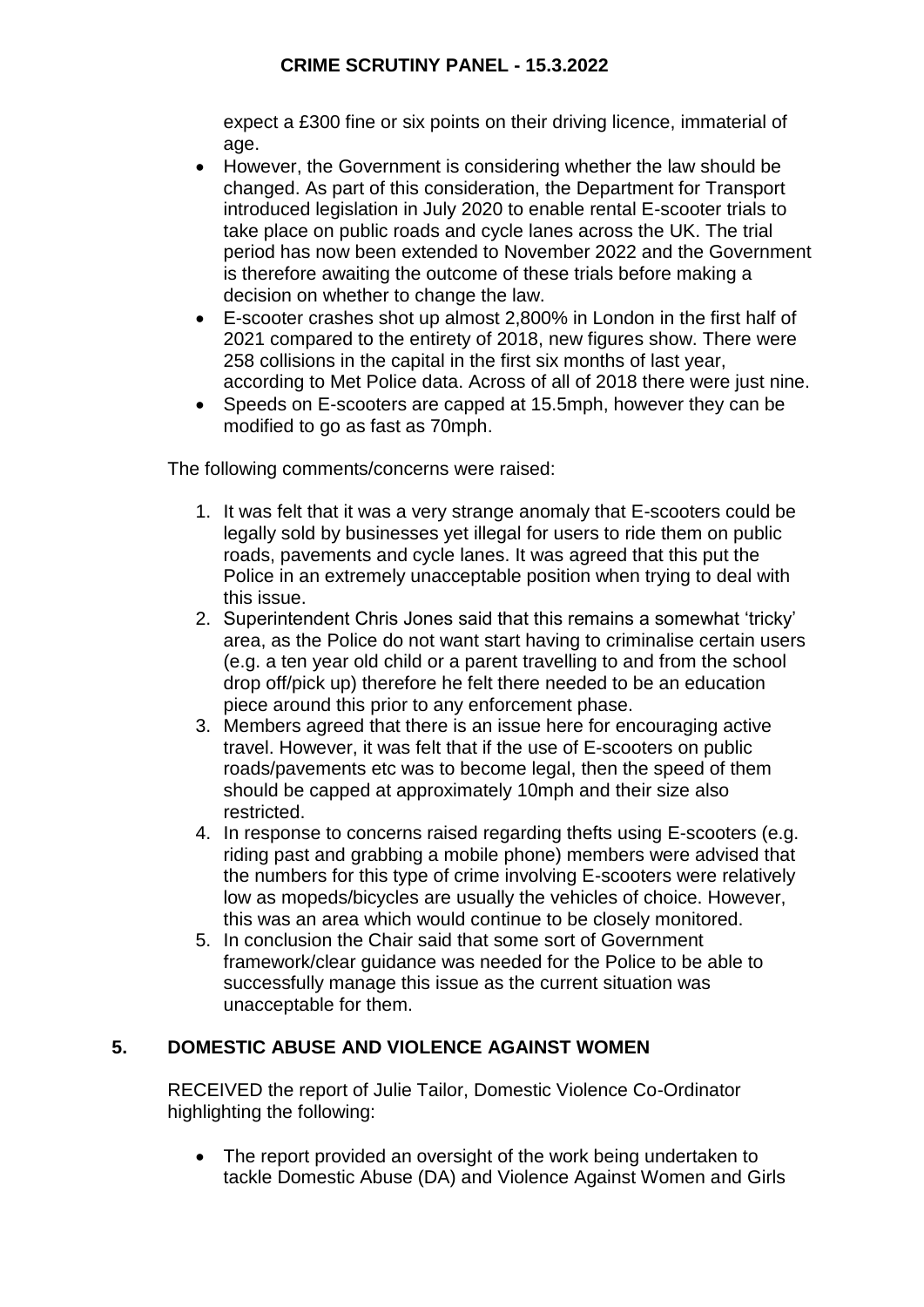#### **CRIME SCRUTINY PANEL - 15.3.2022**

(VAWG) in public spaces. It also provided examples of partnership work to reduce risks and support victims of DA and VAWG more broadly.

- Enfield Council had been successful in securing a Perpetrator Programme in the Borough and this project began in November 2020. The programme will address different elements of the identities of domestic abuse victims and perpetrators, rather than just one-like race or gender. It will also help to break down some of the barriers to victims accessing support and help challenge and disrupt the abuse.
- The Enfield Domestic Abuse Hub was officially launched on 1<sup>st</sup> May 2020 in response to the emergent concern of increasing domestic abuse incidents in the Borough during the Covid-19 Pandemic. The helpline continues to operate during weekdays between 9am to 5pm. Each victim is provided with tailored advice to their individual needs and can be referred on to other agencies for further support.
- Enfield had funded a Locks and Bolt scheme which launched in June 2020. The Locks and Bolts scheme is available to individuals that have been a victim of crime. The service works with vulnerable clients & their families to enable people to feel safe in their own homes.
- Enfield also has a "Safe Spaces" scheme which was set up by Hestia. UK SAYS NO MORE is working with Boots UK, Morrisons, Superdrug and Well pharmacies, TSB banks and independent pharmacies across the UK to provide Safe Spaces in their consultation rooms for people experiencing Domestic Abuse. They provide a safe and discrete way to reach out to friends and family, contact specialist support services and start their journey to recovery. There are currently 11 Safe Spaces in Enfield.
- Further information was provided on the Resilience Team and DAHA Accreditation, Violence Against Women & Girls (VAWG) Strategy, Police VAWG Plan, Annual Campaign as well as the 21-bed refuge in the borough which continues to provide support to survivors of Domestic Abuse (DA).

The following comments/questions were raised:

- 1. In response to a query as to what provision is made for male victims of domestic abuse members were advised that there is support available in the borough and provision provided such as the Locks and Bolt scheme as well as other services.
- 2. It was recognised that male and same sex domestic abuse is often under-reported therefore Enfield Council regularly run campaigns to encourage victims to come forward to access the support available. The Police are also doing their best to get the message out to the public to assure them that a cohesive, collaborative approach is used for all victims of crime.
- 3. Hestia had undertaken a massive piece of work to advertise their "Safe Spaces" and Enfield Council are ensuring that this message is reiterated in the Borough by constantly working with and updating all partnership agencies.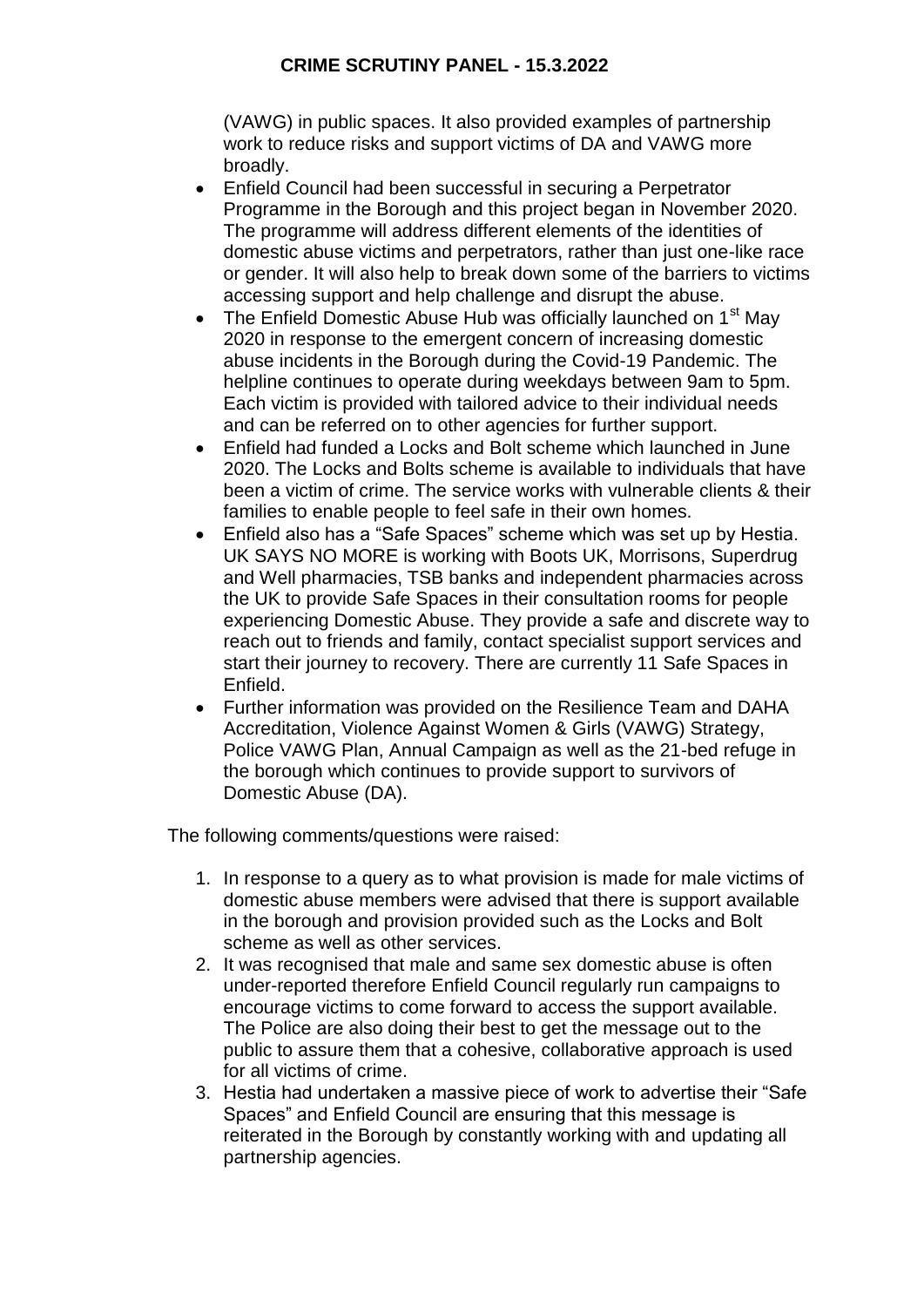# **CRIME SCRUTINY PANEL - 15.3.2022**

- 4. It was recognised that engaging with the community is key to identifying and reaching out to victims of domestic abuse, and therefore community events were a great avenue for engaging with some of the hard to reach communities within the borough.
- 5. Customer Services are developing two community hubs which will employ nine community ambassadors. The aim is to use these posts to reach out, engage and support the communities and signpost them to services which may include DA support. Another ambition is to develop a Family Hub network, with the aim of bringing services into the community rather than expecting people to seek out support. It was agreed that this sort of engagement and support must be the direction of travel moving forward.
- 6. A programme of conversations with health partners is taking place to improve joined up working and integration in the context of developing Family Hubs ambition, including discussion with North Middlesex Hospital.
- 7. In response to a question about the distribution of the "Safe Spaces" and whether these are distributed in the borough where the need is, Julie Tailor, Domestic Abuse Co-Ordinator advised that a lot depends on the independent agency themselves, however conversations are always ongoing with the agency to see how we as a Council can enhance the project.
- 8. Last year's data had shown Enfield to be the 4<sup>th</sup> highest Borough in London for Domestic Abuse Incidents. Ivana Price, Head of Early Help Youth & Community Safety advised that during the pandemic there had been a significant increase in the numbers of Domestic Abuse Incidents. However, in the year ending January 2022 there had been a decrease of 4% in this crime type and this trajectory has continued.

# **6. ENFIELD CRIME & ANTI-SOCIAL BEHAVIOUR PERFORMANCE**

RECEIVED the report of Andrea Clemons, Head of Community Safety, highlighting the following:

- The data within the report is sourced from Police records, which can be subject to fluctuations due to record processing. It is optimally accessed at least 5 working days from the end of the required reporting month.
- A summary of the data was provided. There are indications that some crime levels across the capital are returning to numbers last seen prepandemic. Total Notifiable Offences in Enfield increased by 4.4% in the year ending January 2022. In London, there was a slightly higher increase of 5.2% in the same period.
- An increasing number of London Boroughs have recorded increases in Serious Youth Violence (SYV) victims in the last year. There was an average 0.4% rise in London equating to 24 more victims than last year across the capital. With a 3.2% rise in Enfield, this was the first year on year increase in victims in the borough since 2020.
- Some crime categories in the borough have maintained a decline or lower levels than those recorded prior to March 2020, such as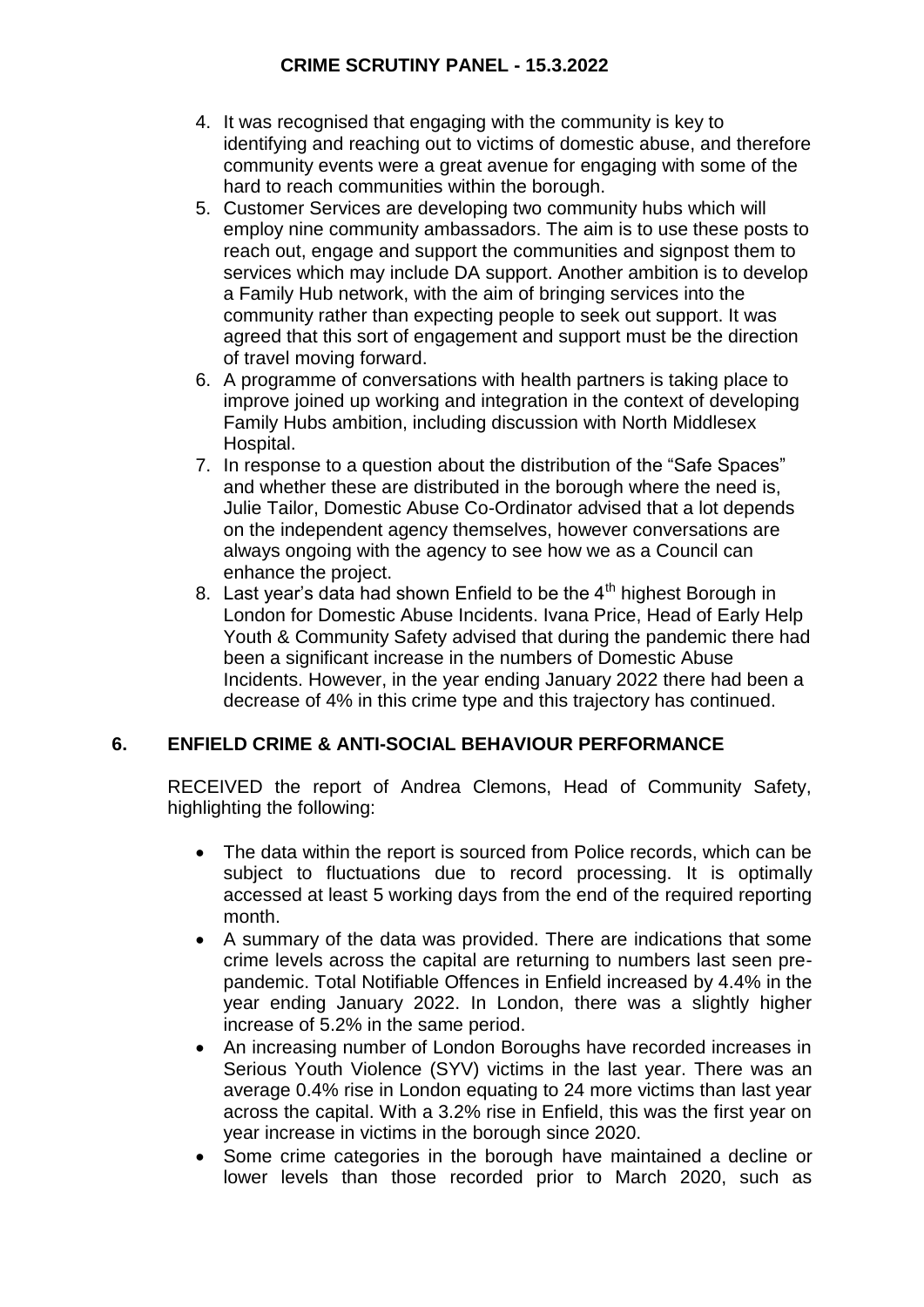Residential Burglary, Robbery of Personal Property and Gun Crime. In comparison to London there were higher decreases in Domestic Abuse Violence with Injury offences and incidents in Enfield than those recorded in London over the last year.

 There were over a third less Anti-Social Behaviour (ASB) calls across both regions in the last year compared to the year before, decreasing by 37.8% in Enfield while in London, there was a 35.1% decrease in the same period.

The following comments/questions were raised:

- 1. The Police Officers present provided further information on the various crime figures detailed in the report and gave an overview of the work taking place within their teams.
- 2. In response to Members' queries, officers provided more details on key issues, challenges and comparative data.
- 3. Detailed information was provided on Police numbers, turnover and recruitment processes.
- 4. With regards to Estate Teams it was agreed that this item would come back to a future meeting of the Panel for a further update and would therefore be included on the Crime Scrutiny Work Programme for 2022/2023.

#### **Action: Stacey Gilmour, Governance Officer**

**5.** Conversations took place regarding the changes to Ward Boundaries in the Borough and how this was likely to affect Policing. Superintendent Chris Jones advised that conversations regarding this are still ongoing, but he would come back to the panel with any further update.

#### **Action: Superintendent Chris Jones**

# **7. NOTES OF THE INFORMAL MEETING HELD ON 25 JANUARY 2022**

AGREED the notes of the informal meeting held on 25 January 2022.

#### **8. WORK PROGRAMME 2021/22**

NOTED the concluded work programme for 2021/22.

#### **9. DATES OF FUTURE MEETINGS**

NOTED that future meeting dates will be agreed at Annual Council in May 2022.

The Chair, Cllr David-Sanders advised that this would be his last meeting as Chair of the Crime Scrutiny Panel as he would shortly be stepping down from his role as a local Ward Councillor. He thanked the police, officers and panel members for their contributions and participations in discussions and said it had been a pleasure working with everyone over the past four years.